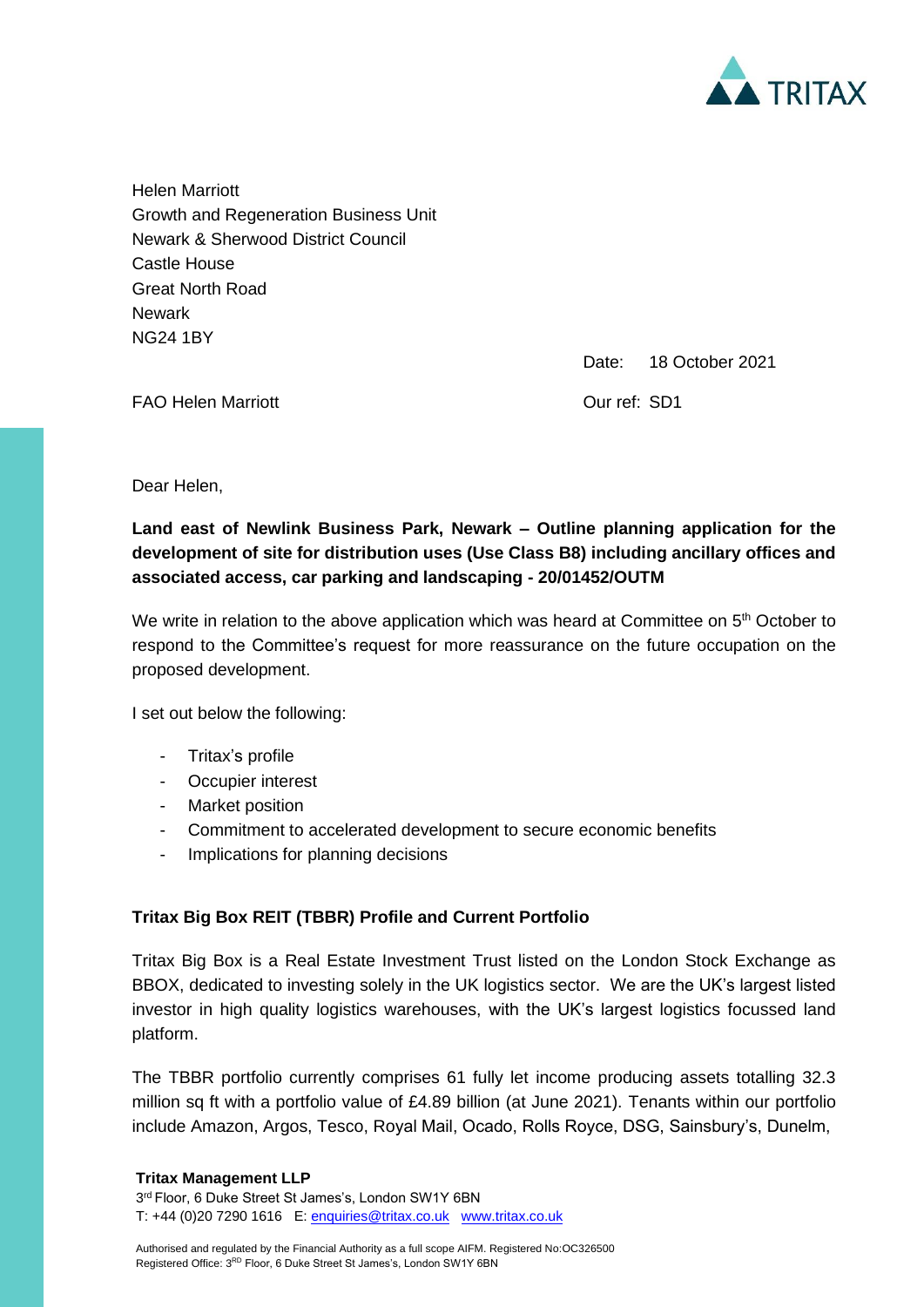

Stobart and Unilever. TBBR are committed to delivering high-quality and sustainable logistics buildings for our customers, and attractive, secure, long-term returns for our shareholders.

TBBR adds to its portfolio by either purchasing buildings that have already been developed and let, or by creating new investments through development activity across the TBBR land portfolio, through negotiating pre-lets or undertaking speculative developments which are subsequently let to occupiers. TBBR has an extensive land portfolio at various stages of planning delivery, with a total of 10.2m million sqft of near term development pipeline and a rolling speculative development programme of c 2 million sqft. Upon receipt of planning, Tritax look to convert these consents into 'up and let' income producing facilities as soon as possible, as holding consented land that is non-income producing does not generate returns for investors.

Occupational demand is currently extremely high, against a backdrop of record low levels of supply. The structural tailwinds driving occupier demand was strong pre-pandemic and has been accelerated over the last 2 years, meaning there is currently a severe shortage of logistics space. This was highlighted in The Times only a few days ago - please see [https://www.thetimes.co.uk/article/warehouse-space-harder-to-find-after-online-boom](https://www.thetimes.co.uk/article/warehouse-space-harder-to-find-after-online-boom-fgnkcx7cs)[fgnkcx7cs](https://www.thetimes.co.uk/article/warehouse-space-harder-to-find-after-online-boom-fgnkcx7cs)

### *Dixons Carphone Group (DSG)*

In 2016, TBBR acquired the national distribution centre let to DSG Retail Ltd, part of the Dixons Carphone Group, which is one of the two existing DSG distribution centres located at Newlink Business Park in Newark. TBBR is therefore already heavily invested in Newark and has confidence in the location to attract new business.

As the Council is aware, TBBR has been in discussion with DSG about an expansion of its distribution complex at Newlink for the last couple of years. DSG has written in support of the planning application on 2 separate occasions and has confirmed that should planning permission be forthcoming it would be interested in discussing with us the options for taking space within the development. DSG has also noted that the development could provide opportunities for its supply chain to locate close to its facility. The most recent DSG letter is attached again for ease of reference.

Whilst discussions with DSG are ongoing and 'live', it is unable to make a commitment until such time as planning permission is given and the delivery timescale is more certain.

For the avoidance of doubt, should DSG take space on the application site it would not be possible for it to take access through the existing Newlink site due to the configuration of existing buildings and services, site layout and levels.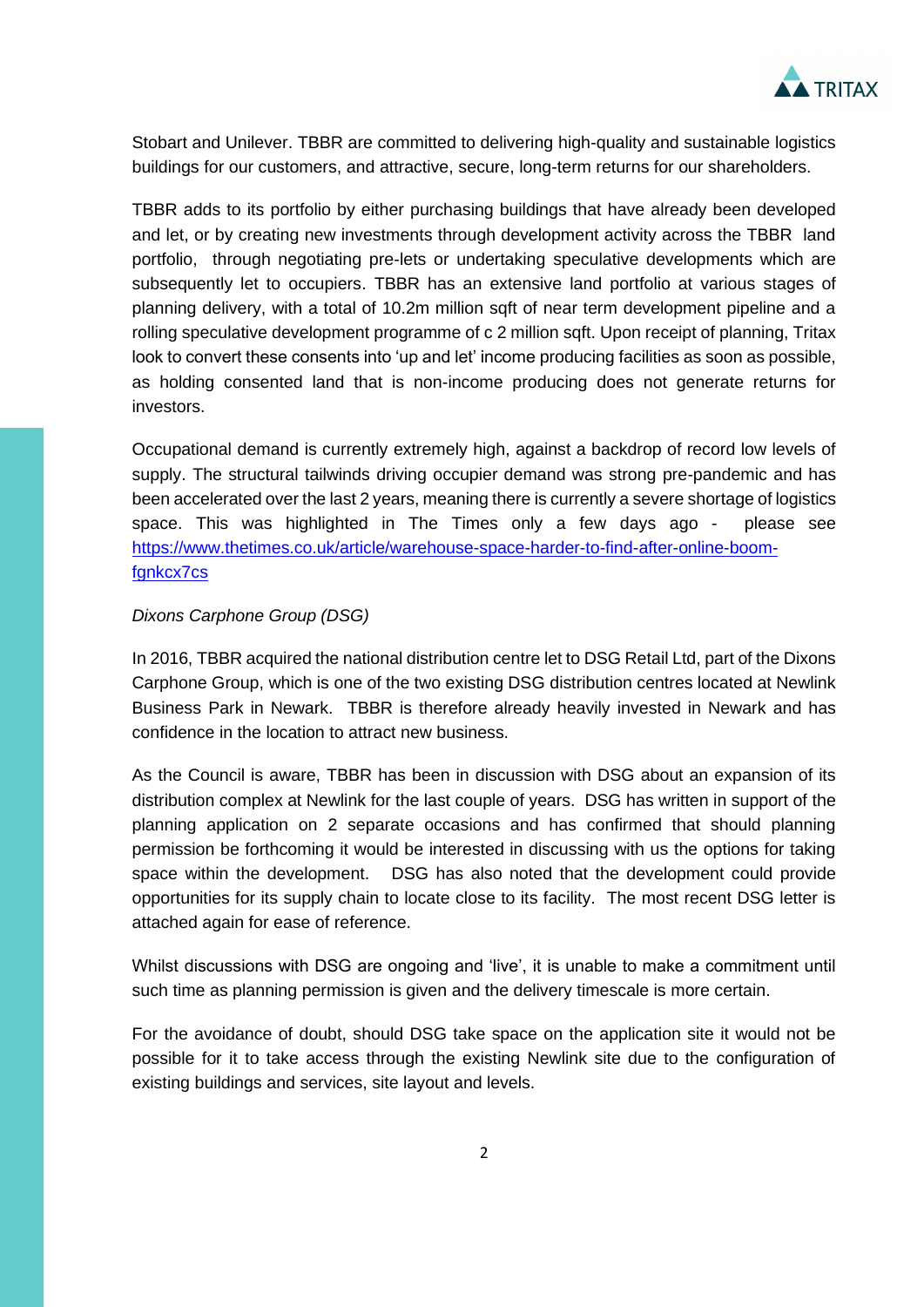

#### *Other occupier interest*

In circumstances where planning is granted and DSG decides not to take space within the development, our experience elsewhere in the Uk means that we are extremely confident that with the planning consent in situ, we will secure alternative occupational interest, and I will set out our reasons for such confidence later in this letter.

We are aware from our agents JLL, that there are occupier enquiries with search parameters that include the Newark area which combined total over 2 million sq.ft. Whilst not every enquiry will suit the site we only need to secure a quarter of that footloose investment to bring the site to fruition. As ever such enquiries are commercially confidential but they include for example a specific requirement from a logistics operator for 300-400,000 sq,ft for occupation by 2023. Fulfilling a requirement like this would be achievable on the application site should planning be forthcoming quickly.

### **Market Commentary**

We have set out previously in numerous evidence papers submitted with our application the strength of the UK logistics market. We are experiencing a simply unprecedented surge in demand and although the pandemic accelerated matters, it was happening beforehand. It is widely recognised that the logistics sector has become a critical driver for the UK economy and the demand for space is significantly outstripping supply. The latest research from agents Savills (attached) shows that UK logistics lettings in 2021 alone has now reached 38 million sq ft through 158 transactions. This is already 37% above the long-term annual average and we are only in Q3. Of that 38 million sq.ft, only 34% of take-up has been built with an specific occupier identified, 33% of space transacted has been second hand and some 33% has been 'speculatively' developed space. Of all the regions, The East Midlands has the lowest level of supply with just c. 690,000 sq ft available, and vacancy rates are consistency falling across the board.

In terms of current supply, research by DTRE attached shows that there are only 11 buildings nationwide that are either new or under construction, in excess of 300,000 sqft. Of these, 4 are either already let or under offer. None of these facilities are within the vicinity of Newark and therefore a facility in this location would provide space in an area currently undersupplied for this size of facility. This further evidences the case for development without a known end occupier committed from the outset

# *Planning Consent is Critical to Securing Occupier Commitment*

It is important to understand that in this market the most important factor for occupiers looking for new space is certainty and speed of delivery. If a planning consent is not in place on land, then this will not be in what the market calls a 'credible delivery state' from an occupiers perspective and, as a result, they will focus attention on alternative locations where they know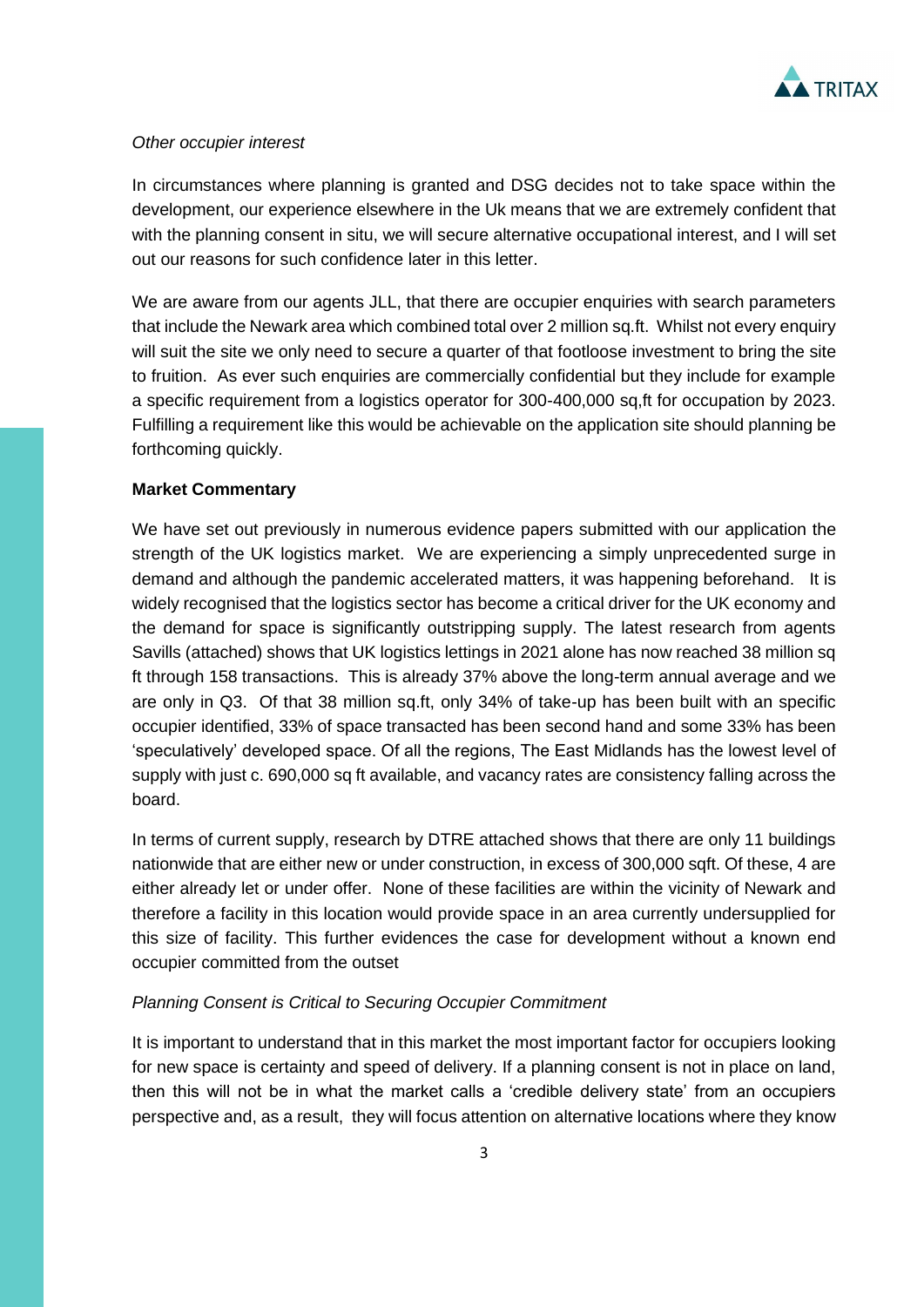

the principle of logistics development has been established, and they can have confidence that their requirement can be satisfied in that location.

We would urge the Committee not to treat speculative development as something to be fearful of or somehow 'second rate' to occupier led development. It is an essential part of the logistics development sector, as it satisfies an increasing need from occupiers to acquire space quickly, where they cannot wait for bespoke buildings to be planned and constructed on their behalf.

In the logistics sector, speculative development is complementary to pre-let building, not competing with it. Not all occupiers are in business sectors that enable warehouse requirements to be known or planned years in advance, rather they have to react more quickly to changing business conditions and seek accommodation that is already built or in the process of being built.

# *Current Tritax Experience of Occupational Demand*

TBBR has a rolling programme with c.2million sq ft speculative development currently under construction or about to start at any point in time, which has attracted significant occupier interest. In recent months, over 650,000 sqft has already secured by occupiers either just prior to commencement or during construction. We have a further 700,000 sqft of negotiations ongoing, all on units at early stages of construction.

For example, of the 650,000 sqft committed this year, 450,000 sqft was let to Ikea, with discussions commencing just before the start of construction and legal exchange occurring prior to completion of construction. Our other recent occupier commitments at Biggleswade and Aston Clinton were both secured very shortly after receipt of planning consent, and before we started construction. Both of these transactions form part of a multi-unit phase of construction. In addition to the schemes above, our development team have also recently secured lettings of speculative space at Banbury, with 334,000 sqft let to Great Bear shortly post completion, 198,000 sqft let to Arrival during construction, and a further 144,000 sqft under offer and due to exchange prior to construction completion.

In order to ensure our speculative pipeline flows consistently, we look to maintain a steady stream of planning consents coming through, and we have a further c.1m sqft of consents secured for potential future speculative development to replace space as it lets up.

However, because the planning consents are now in place, these are already attracting significant occupational interest, which means some of this potential speculative allocation will end up being pre-let, driven by occupiers having confidence /certainty of delivery because the planning consent is in place.

Of course not all speculative units will let during construction, and some will let post building completion. According to research by JLL, the average void (the time period between completion and letting) over the last 18 months is currently 6 months, whereas historically it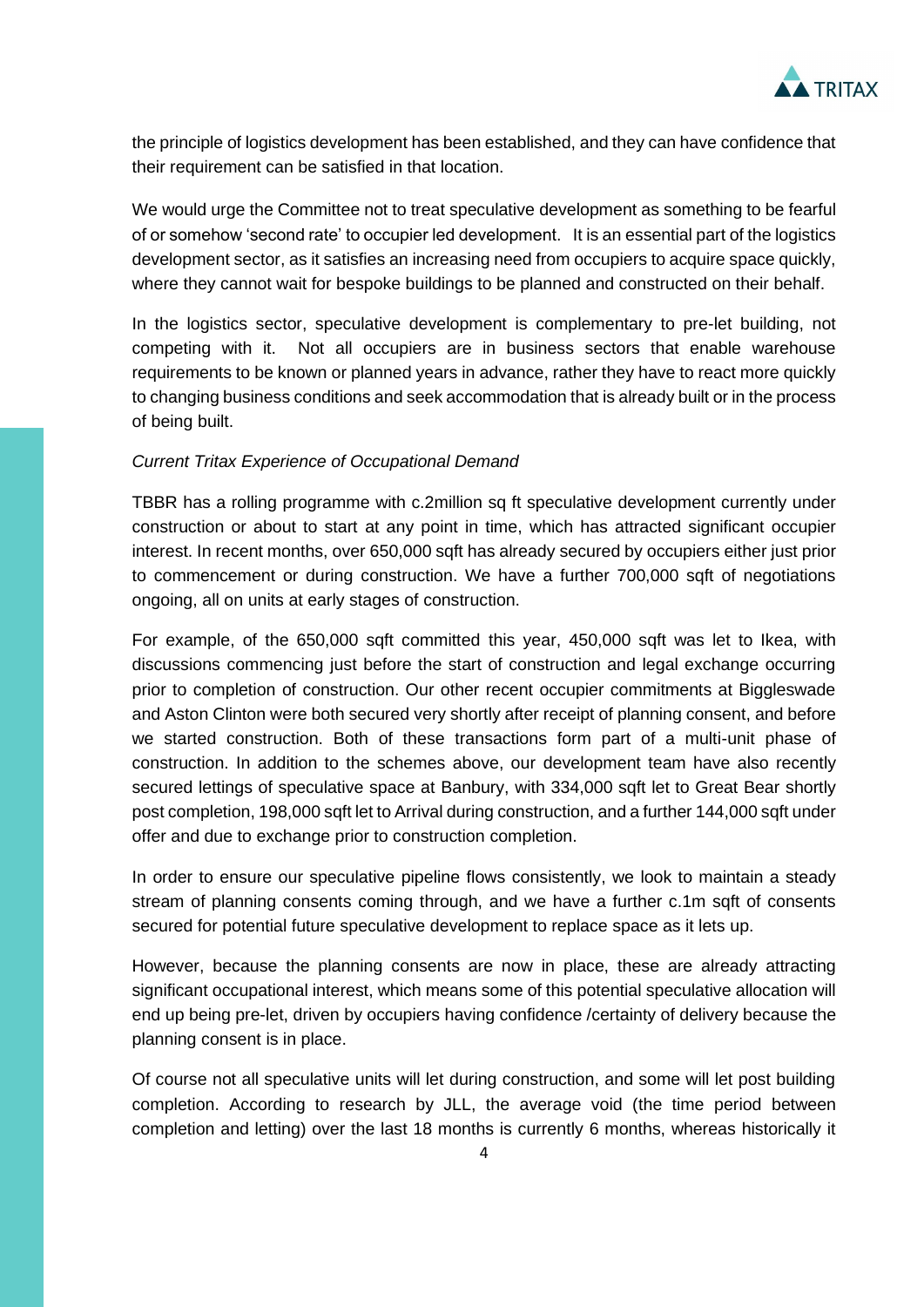

has been around 12-14 months. This is certainly what we are experiencing now, and therefore, should consent be granted on this site, Newark can have confidence that the jobs created by our investment should be delivered swiftly.

#### *Job Creation*

With regard to job creation and the potential numbers involved, I thought it would be helpful to give some current examples of jobs being created from our investments in developments elsewhere.

At Biggleswade, earlier this year we completed a 661,000 sqft distribution facility on behalf of the Co-Op which they are currently fitting out. Once operational in Q1 2022, they will be employing 1,000 people on site. The Co-Op were secured on a site that had an existing outline consent, which gave them the confidence to proceed with a further bespoke application for their facility.

In Glasgow, we are developing a new distribution facility of 552,000 sqft on behalf of Harper Collins. On completion, that facility will employ 800 people.

In Blyth, south of Doncaster, we let a speculative distribution unit of 151,000 sqft, 12 months after completion to Butternut Box, who have invested substantial sums into the facility and they will employ approximately 500 people on site. We also have detailed consent here for 570,000 sq.ft. on the balance of the land which is attracting significant occupational interest.

To further underscore the first-hand experience across the TBBR portfolio, our agents JLL have advised that they have been involved in marketing 14 speculative built units in the wider market, which have let to occupiers whilst still under construction. Occupiers are taking these early positions on speculatively built buildings to ensure that their future operational requirements can be satisfied in the face of uncertain future supply, and we expect this trend to continue with such limited opportunities being available.

As stated above, within our own current speculative pipeline of 2m sq.ft, we have secured occupier commitments on a third of that and experiencing significant occupational interest in another third, all of this interest being either prior to or during construction.

The common denominator across all these discussions, is that there is a planning consent in place, which gives occupiers the confidence and ability to open dialogue. Without a consent, the site or land in question is not in a 'credible delivery state' from an occupiers perspective as the planning uncertainty is too great for them to consider the opportunity in question. Leasing a new warehouse is a significant commitment, with the cost of fitting out the new premises being considerable. Such commitment can usually only be commenced if the delivery of the building is certain. This is why the key for occupiers to make early commitments to proposed speculative logistics facilities is the existence of a planning consent.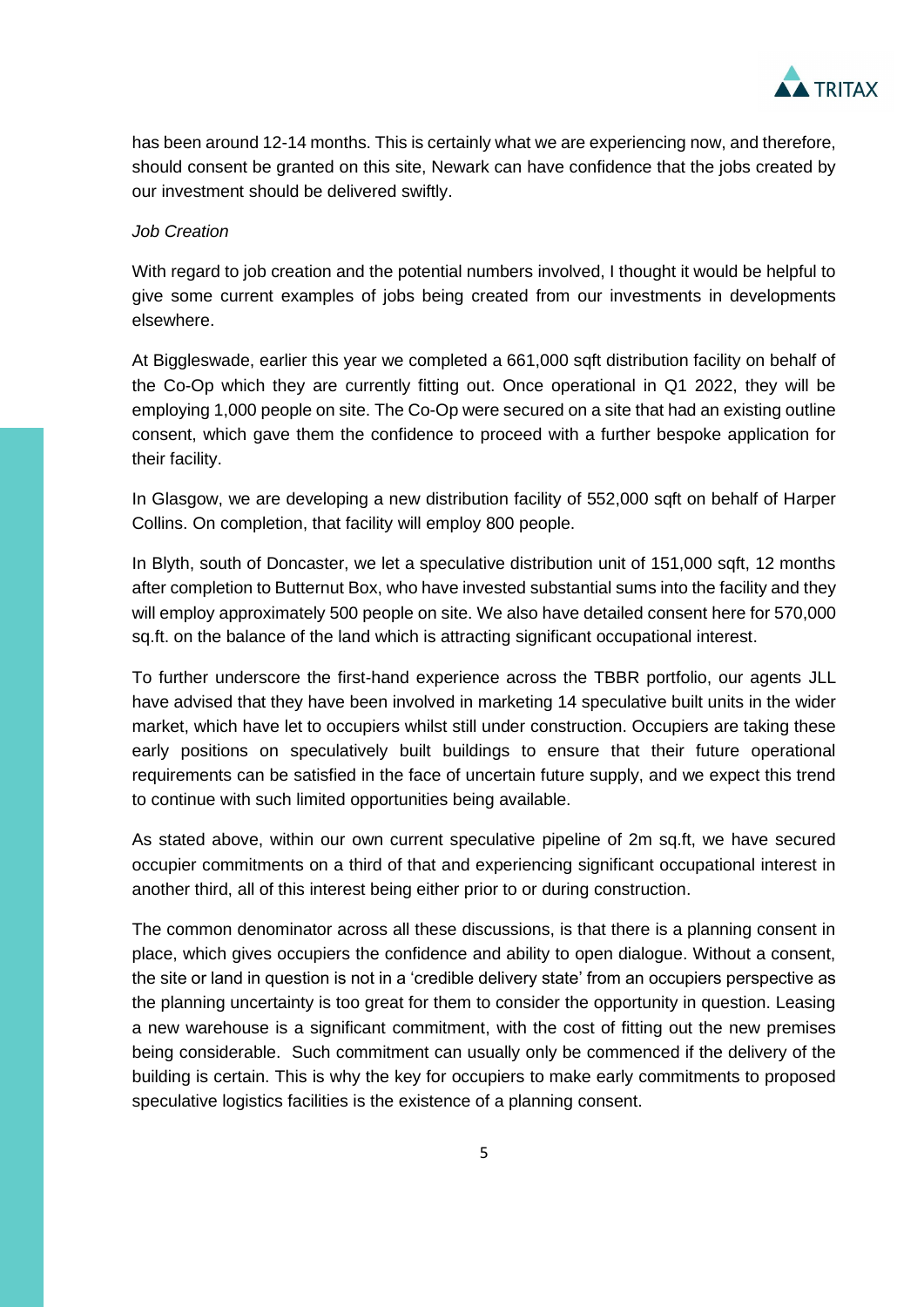

### **Commitment to Accelerated Development Programme and Investment**

As previously stated by our planning agent, we wish to make it absolutely clear that we are fully committed to an accelerated development programme to bring the site forward at the earliest possible opportunity. On this basis we have agreed with your officers to reduce the time period for submission of detailed plans under reserved matters to 1 year, rather than the usual default period of 3 years. This is a highly unusual offer and hopefully demonstrates our confidence in Newark as a location for attracting new investment.

This accelerated development will bring the economic benefits of the proposal forward at the earliest opportunity. As a reminder these are:

- £30 million direct capital investment
- £85 million total economic output
- Around 500 FTE jobs across all skills sectors
- £1.1 million business rates per annum

Following 2 years of record take-up in the sector, the logistics industry is delivering significant economic benefits to those regions where the growth is being focused. This application is an opportunity for Newark to be part of this success story.

#### **Implications for Planning Decision Making**

As stated previously by our planning agent, the unprecedented market situation we are in, post-dates the Core Strategy and as such it is not reflected in its policies. Accordingly, and as recognised by your officers in their recommendation to approve, there are ample economic material considerations in play here to warrant a departure from the Core Strategy. Whilst we noted the positive comments made at committee about the potential suitability of the site during a future local plan review, that would merely serve to direct business and investment to other districts in the meantime. Given that there is no identified harm in planning terms of bringing forward the application proposal now, such a route is simply unwarranted and unnecessary. We also understand that any concerns about prematurity effecting a future plan review are also unfounded given Government advice on this issue.